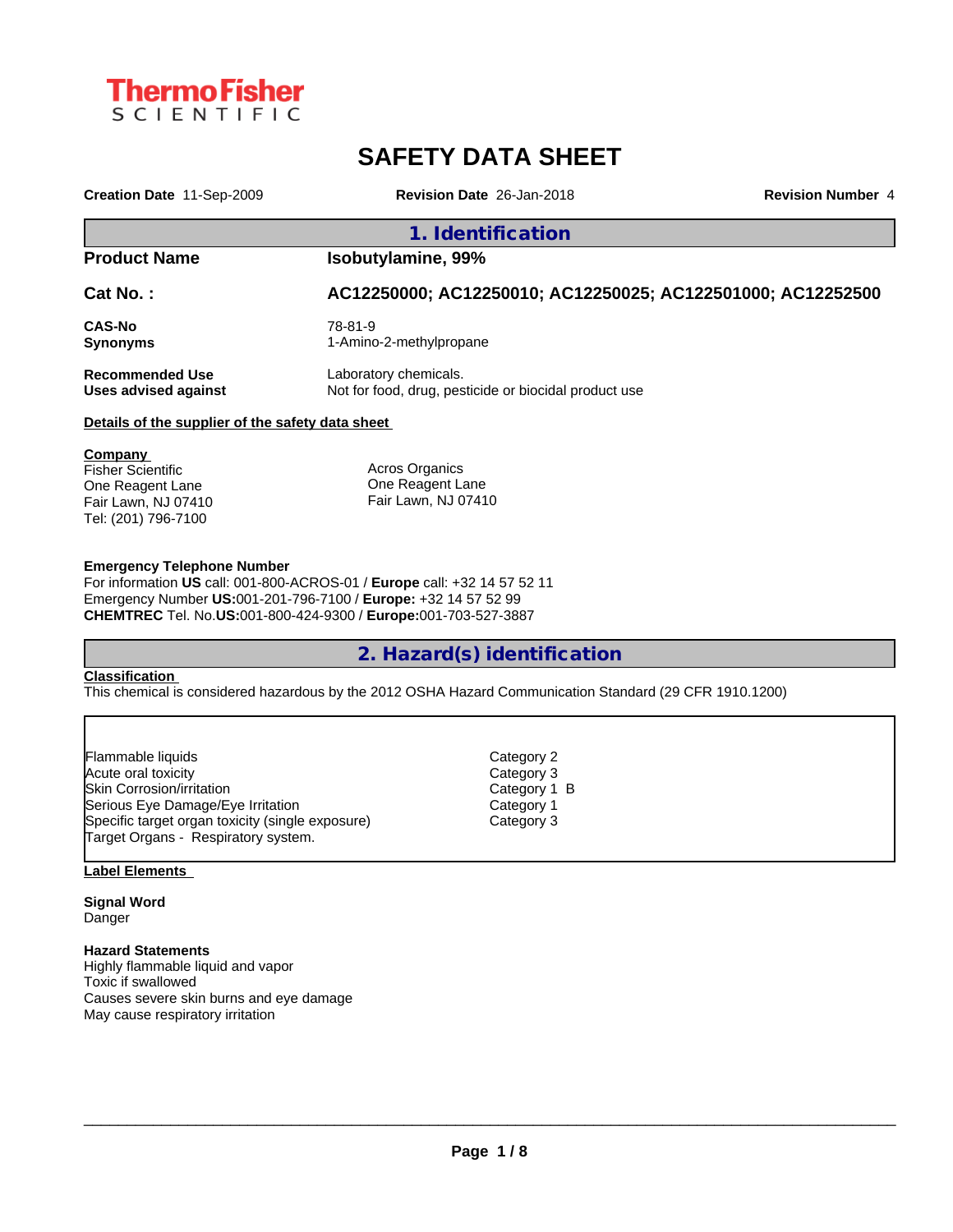

#### **Precautionary Statements Prevention**

Wash face, hands and any exposed skin thoroughly after handling

Do not eat, drink or smoke when using this product

Do not breathe dust/fume/gas/mist/vapors/spray

Wear protective gloves/protective clothing/eye protection/face protection

Use only outdoors or in a well-ventilated area

Keep away from heat/sparks/open flames/hot surfaces. - No smoking

Keep container tightly closed

Ground/bond container and receiving equipment

Use explosion-proof electrical/ventilating/lighting/equipment

Use only non-sparking tools

Take precautionary measures against static discharge

Keep cool

#### **Response**

Immediately call a POISON CENTER or doctor/physician

### **Inhalation**

IF INHALED: Remove victim to fresh air and keep at rest in a position comfortable for breathing

#### **Skin**

IF ON SKIN (or hair): Take off immediately all contaminated clothing. Rinse skin with water/shower

Wash contaminated clothing before reuse

#### **Eyes**

IF IN EYES: Rinse cautiously with water for several minutes. Remove contact lenses, if present and easy to do. Continue rinsing **Ingestion**

 $\_$  ,  $\_$  ,  $\_$  ,  $\_$  ,  $\_$  ,  $\_$  ,  $\_$  ,  $\_$  ,  $\_$  ,  $\_$  ,  $\_$  ,  $\_$  ,  $\_$  ,  $\_$  ,  $\_$  ,  $\_$  ,  $\_$  ,  $\_$  ,  $\_$  ,  $\_$  ,  $\_$  ,  $\_$  ,  $\_$  ,  $\_$  ,  $\_$  ,  $\_$  ,  $\_$  ,  $\_$  ,  $\_$  ,  $\_$  ,  $\_$  ,  $\_$  ,  $\_$  ,  $\_$  ,  $\_$  ,  $\_$  ,  $\_$  ,

### Rinse mouth

Do NOT induce vomiting

#### **Fire**

In case of fire: Use CO2, dry chemical, or foam for extinction

#### **Storage** Store locked up

Store in a well-ventilated place. Keep container tightly closed

#### **Disposal**

Dispose of contents/container to an approved waste disposal plant

**Hazards not otherwise classified (HNOC)**

None identified

## **3. Composition/Information on Ingredients**

| <b>Component</b>      |           | <b>CAS-No</b>         | Weight %                                                                                                                                                                              |
|-----------------------|-----------|-----------------------|---------------------------------------------------------------------------------------------------------------------------------------------------------------------------------------|
| <b>Isobutylamine</b>  |           | 78-81-9               | >95                                                                                                                                                                                   |
|                       |           |                       |                                                                                                                                                                                       |
|                       |           | 4. First-aid measures |                                                                                                                                                                                       |
| <b>General Advice</b> | required. |                       | Show this safety data sheet to the doctor in attendance. Immediate medical attention is                                                                                               |
| <b>Eye Contact</b>    | advice.   |                       | Rinse immediately with plenty of water, also under the eyelids, for at least 15 minutes. In<br>the case of contact with eyes, rinse immediately with plenty of water and seek medical |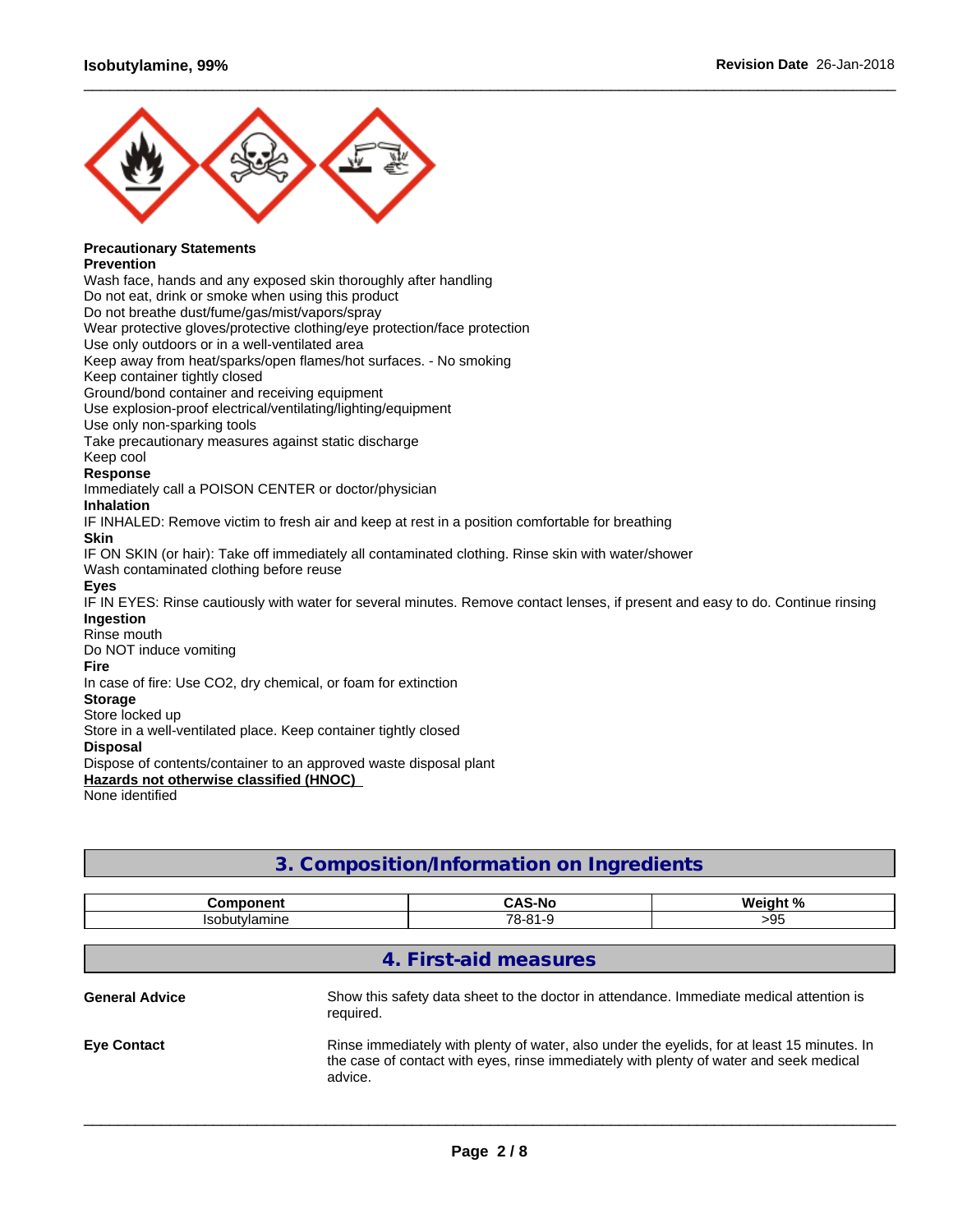| <b>Skin Contact</b>                                       | Wash off immediately with plenty of water for at least 15 minutes. Immediate medical<br>attention is required.                                                                                                                                                                                                                                                                                                                   |
|-----------------------------------------------------------|----------------------------------------------------------------------------------------------------------------------------------------------------------------------------------------------------------------------------------------------------------------------------------------------------------------------------------------------------------------------------------------------------------------------------------|
| <b>Inhalation</b>                                         | If not breathing, give artificial respiration. Do not use mouth-to-mouth method if victim<br>ingested or inhaled the substance; give artificial respiration with the aid of a pocket mask<br>equipped with a one-way valve or other proper respiratory medical device. Move to fresh<br>air. Immediate medical attention is required.                                                                                            |
| Ingestion                                                 | Do not induce vomiting. Call a physician or Poison Control Center immediately.                                                                                                                                                                                                                                                                                                                                                   |
| Most important symptoms and<br>effects                    | Causes burns by all exposure routes. Inhalation of high vapor concentrations may cause<br>symptoms like headache, dizziness, tiredness, nausea and vomiting: Product is a corrosive<br>material. Use of gastric lavage or emesis is contraindicated. Possible perforation of<br>stomach or esophagus should be investigated: Ingestion causes severe swelling, severe<br>damage to the delicate tissue and danger of perforation |
| <b>Notes to Physician</b>                                 | Treat symptomatically                                                                                                                                                                                                                                                                                                                                                                                                            |
|                                                           | 5. Fire-fighting measures                                                                                                                                                                                                                                                                                                                                                                                                        |
| <b>Suitable Extinguishing Media</b>                       | Use water spray, alcohol-resistant foam, dry chemical or carbon dioxide. Cool closed<br>containers exposed to fire with water spray.                                                                                                                                                                                                                                                                                             |
| Unsuitable Extinguishing Media                            | No information available                                                                                                                                                                                                                                                                                                                                                                                                         |
| <b>Flash Point</b>                                        | -9 °C / 15.8 °F                                                                                                                                                                                                                                                                                                                                                                                                                  |
| Method -                                                  | No information available                                                                                                                                                                                                                                                                                                                                                                                                         |
| <b>Autoignition Temperature</b>                           | 400 °C / 752 °F                                                                                                                                                                                                                                                                                                                                                                                                                  |
| <b>Explosion Limits</b><br><b>Upper</b><br>Lower          | 10.80%<br>1.90%                                                                                                                                                                                                                                                                                                                                                                                                                  |
| Sensitivity to Mechanical Impact No information available |                                                                                                                                                                                                                                                                                                                                                                                                                                  |

 $\_$  ,  $\_$  ,  $\_$  ,  $\_$  ,  $\_$  ,  $\_$  ,  $\_$  ,  $\_$  ,  $\_$  ,  $\_$  ,  $\_$  ,  $\_$  ,  $\_$  ,  $\_$  ,  $\_$  ,  $\_$  ,  $\_$  ,  $\_$  ,  $\_$  ,  $\_$  ,  $\_$  ,  $\_$  ,  $\_$  ,  $\_$  ,  $\_$  ,  $\_$  ,  $\_$  ,  $\_$  ,  $\_$  ,  $\_$  ,  $\_$  ,  $\_$  ,  $\_$  ,  $\_$  ,  $\_$  ,  $\_$  ,  $\_$  ,

**Sensitivity to Static Discharge** No information available

## **Specific Hazards Arising from the Chemical**

Thermal decomposition can lead to release of irritating gases and vapors. The product causes burns of eyes, skin and mucous membranes. Flammable. Containers may explode when heated. Vapors may form explosive mixtures with air. Vapors may travel to source of ignition and flash back.

#### **Hazardous Combustion Products**

Carbon monoxide (CO) Carbon dioxide (CO2) Nitrogen oxides (NOx)

#### **Protective Equipment and Precautions for Firefighters**

As in any fire, wear self-contained breathing apparatus pressure-demand, MSHA/NIOSH (approved or equivalent) and full protective gear. Thermal decomposition can lead to release of irritating gases and vapors.

| <b>NFPA</b>                                                                                                                      |                                              |                                                                                      |                                                                                                                                                                                      |
|----------------------------------------------------------------------------------------------------------------------------------|----------------------------------------------|--------------------------------------------------------------------------------------|--------------------------------------------------------------------------------------------------------------------------------------------------------------------------------------|
| <b>Health</b>                                                                                                                    | <b>Flammability</b>                          | <b>Instability</b>                                                                   | <b>Physical hazards</b><br>N/A                                                                                                                                                       |
|                                                                                                                                  | 6. Accidental release measures               |                                                                                      |                                                                                                                                                                                      |
| <b>Personal Precautions</b>                                                                                                      |                                              | Take precautionary measures against static discharges.                               | Use personal protective equipment. Ensure adequate ventilation. Evacuate personnel to<br>safe areas. Keep people away from and upwind of spill/leak. Remove all sources of ignition. |
| <b>Environmental Precautions</b>                                                                                                 | Should not be released into the environment. |                                                                                      |                                                                                                                                                                                      |
| Methods for Containment and Clean Soak up with inert absorbent material. Keep in suitable, closed containers for disposal.<br>Up |                                              | Remove all sources of ignition. Use spark-proof tools and explosion-proof equipment. |                                                                                                                                                                                      |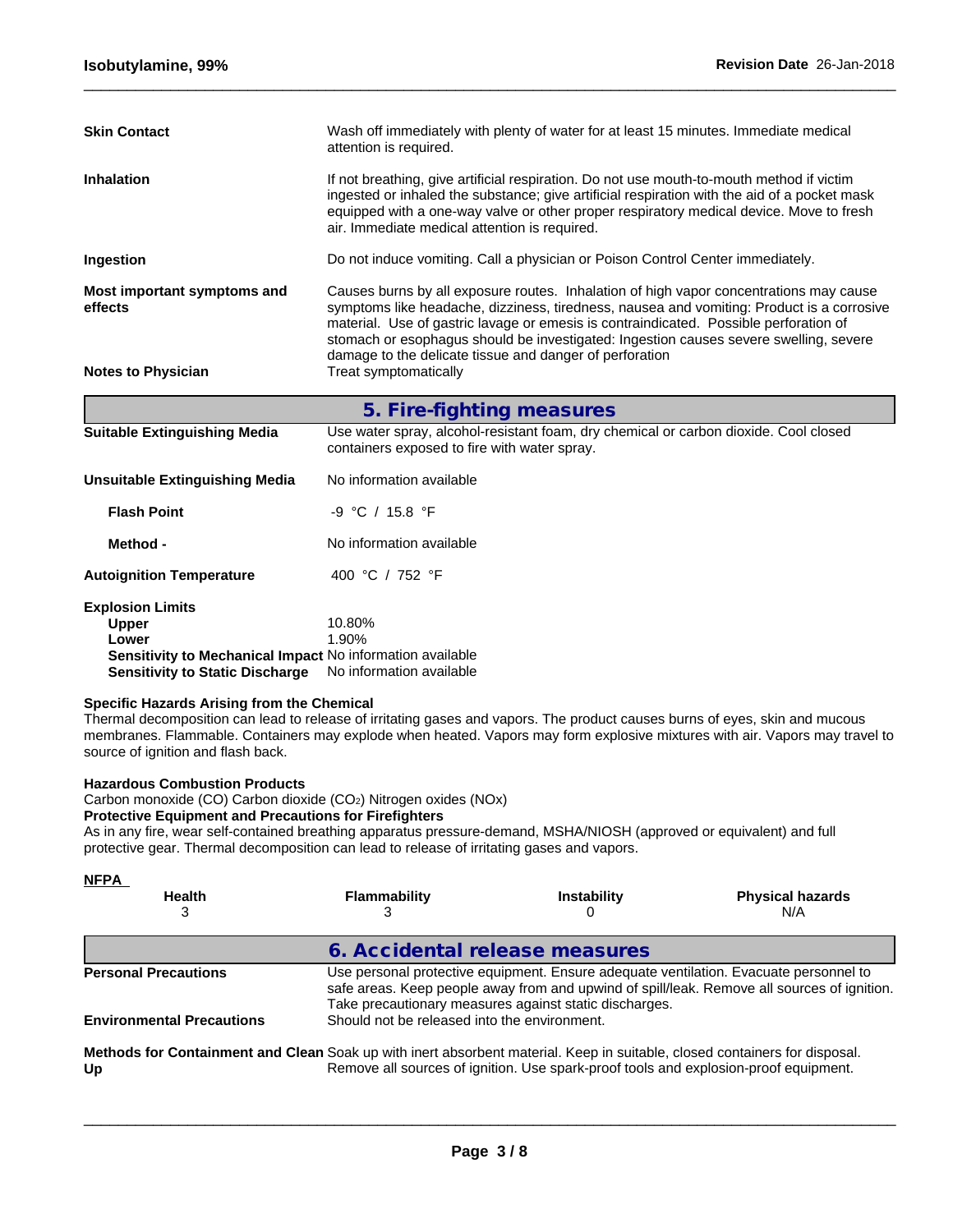|                                      | 7. Handling and storage                                                                                                                                                                                                                                                                                                                                                                                                                                     |
|--------------------------------------|-------------------------------------------------------------------------------------------------------------------------------------------------------------------------------------------------------------------------------------------------------------------------------------------------------------------------------------------------------------------------------------------------------------------------------------------------------------|
| <b>Handling</b>                      | Wear personal protective equipment. Do not get in eyes, on skin, or on clothing. Use only<br>under a chemical fume hood. Do not breathe vapors or spray mist. Do not ingest. Keep<br>away from open flames, hot surfaces and sources of ignition. Use only non-sparking tools.<br>To avoid ignition of vapors by static electricity discharge, all metal parts of the equipment<br>must be grounded. Take precautionary measures against static discharges. |
| <b>Storage</b>                       | Keep containers tightly closed in a dry, cool and well-ventilated place. Corrosives area.<br>Flammables area. Keep away from heat and sources of ignition. Keep under nitrogen.                                                                                                                                                                                                                                                                             |
|                                      | 8. Exposure controls / personal protection                                                                                                                                                                                                                                                                                                                                                                                                                  |
| <b>Exposure Guidelines</b>           | This product does not contain any hazardous materials with occupational exposure<br>limitsestablished by the region specific regulatory bodies.                                                                                                                                                                                                                                                                                                             |
| <b>Engineering Measures</b>          | Use only under a chemical fume hood. Ensure that eyewash stations and safety showers<br>are close to the workstation location. Use explosion-proof<br>electrical/ventilating/lighting/equipment. Ensure adequate ventilation, especially in confined<br>areas.                                                                                                                                                                                              |
| <b>Personal Protective Equipment</b> |                                                                                                                                                                                                                                                                                                                                                                                                                                                             |
| <b>Eye/face Protection</b>           | Wear appropriate protective eyeglasses or chemical safety goggles as described by<br>OSHA's eye and face protection regulations in 29 CFR 1910.133 or European Standard<br>EN166.                                                                                                                                                                                                                                                                           |
| Skin and body protection             | Long sleeved clothing.                                                                                                                                                                                                                                                                                                                                                                                                                                      |
| <b>Respiratory Protection</b>        | Follow the OSHA respirator regulations found in 29 CFR 1910.134 or European Standard<br>EN 149. Use a NIOSH/MSHA or European Standard EN 149 approved respirator if<br>exposure limits are exceeded or if irritation or other symptoms are experienced.                                                                                                                                                                                                     |
| <b>Hygiene Measures</b>              | Handle in accordance with good industrial hygiene and safety practice.                                                                                                                                                                                                                                                                                                                                                                                      |

 $\_$  ,  $\_$  ,  $\_$  ,  $\_$  ,  $\_$  ,  $\_$  ,  $\_$  ,  $\_$  ,  $\_$  ,  $\_$  ,  $\_$  ,  $\_$  ,  $\_$  ,  $\_$  ,  $\_$  ,  $\_$  ,  $\_$  ,  $\_$  ,  $\_$  ,  $\_$  ,  $\_$  ,  $\_$  ,  $\_$  ,  $\_$  ,  $\_$  ,  $\_$  ,  $\_$  ,  $\_$  ,  $\_$  ,  $\_$  ,  $\_$  ,  $\_$  ,  $\_$  ,  $\_$  ,  $\_$  ,  $\_$  ,  $\_$  ,

|  | 9. Physical and chemical properties |  |  |
|--|-------------------------------------|--|--|
|--|-------------------------------------|--|--|

| <b>Physical State</b>                   | Liquid                                   |
|-----------------------------------------|------------------------------------------|
| Appearance                              | <b>Colorless</b>                         |
| Odor                                    | Odorless                                 |
| <b>Odor Threshold</b>                   | No information available                 |
| рH                                      | No information available                 |
| <b>Melting Point/Range</b>              | -85 °C / -121 °F                         |
| <b>Boiling Point/Range</b>              | 64 - 71 °C / 147.2 - 159.8 °F @ 760 mmHg |
| <b>Flash Point</b>                      | -9 °C / 15.8 °F                          |
| <b>Evaporation Rate</b>                 | No information available                 |
| <b>Flammability (solid,gas)</b>         | Not applicable                           |
| <b>Flammability or explosive limits</b> |                                          |
| <b>Upper</b>                            | 10.80%                                   |
| Lower                                   | 1.90%                                    |
| <b>Vapor Pressure</b>                   | 135 hPa @ 20 °C                          |
| <b>Vapor Density</b>                    | $2.5^{\circ}$                            |
| <b>Specific Gravity</b>                 | .7360                                    |
| <b>Solubility</b>                       | Miscible with water                      |
| Partition coefficient; n-octanol/water  | No data available                        |
| <b>Autoignition Temperature</b>         | 400 °C / 752 °F                          |
| <b>Decomposition Temperature</b>        | No information available                 |
| Viscosity                               | 0.6 mPa.s $@$ 20 $°C$                    |
| <b>Molecular Formula</b>                | C4H11N                                   |
|                                         |                                          |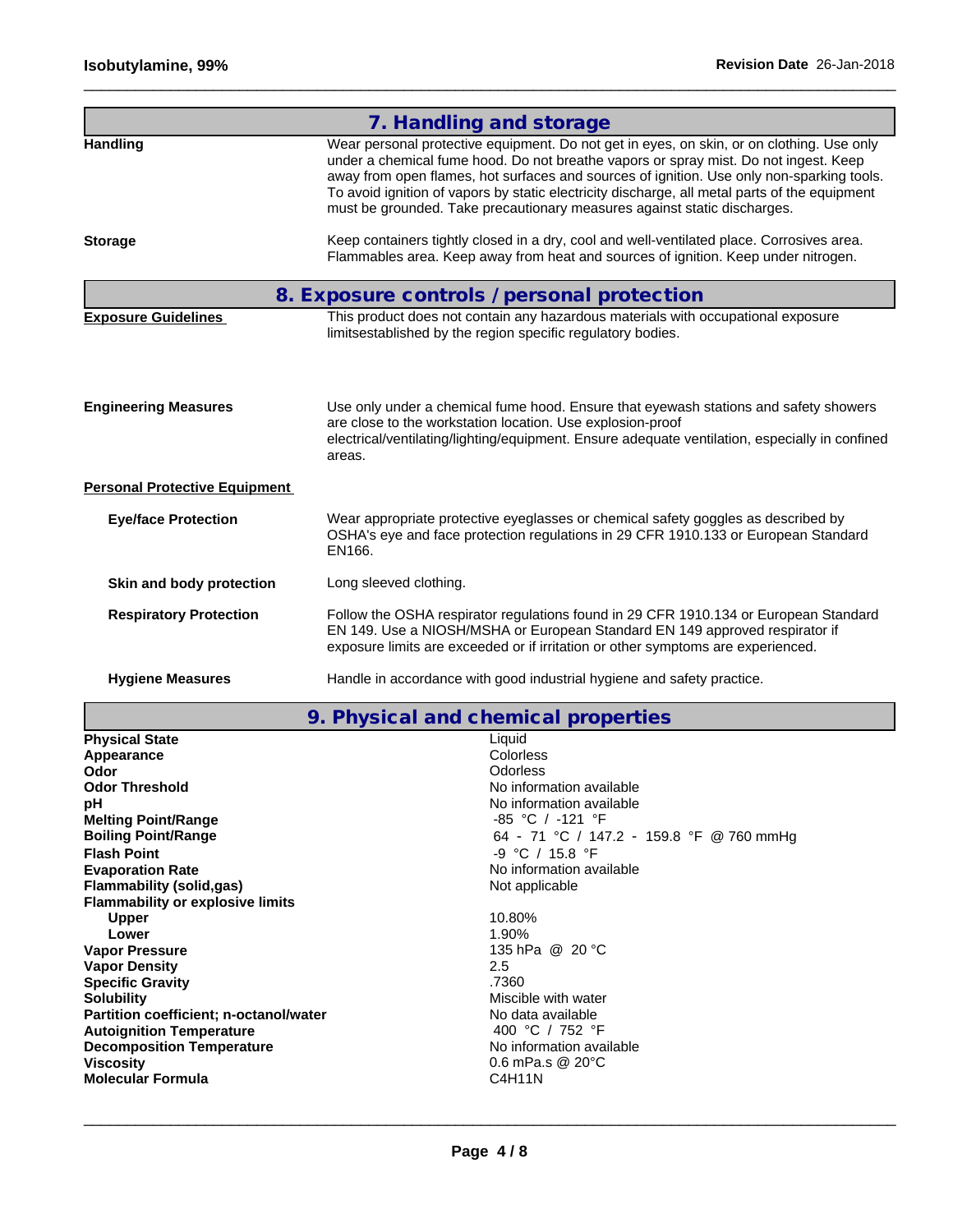## **Molecular Weight** 73.13

 $\_$  ,  $\_$  ,  $\_$  ,  $\_$  ,  $\_$  ,  $\_$  ,  $\_$  ,  $\_$  ,  $\_$  ,  $\_$  ,  $\_$  ,  $\_$  ,  $\_$  ,  $\_$  ,  $\_$  ,  $\_$  ,  $\_$  ,  $\_$  ,  $\_$  ,  $\_$  ,  $\_$  ,  $\_$  ,  $\_$  ,  $\_$  ,  $\_$  ,  $\_$  ,  $\_$  ,  $\_$  ,  $\_$  ,  $\_$  ,  $\_$  ,  $\_$  ,  $\_$  ,  $\_$  ,  $\_$  ,  $\_$  ,  $\_$  ,

|                                 | 10. Stability and reactivity                                                                                    |
|---------------------------------|-----------------------------------------------------------------------------------------------------------------|
| <b>Reactive Hazard</b>          | None known, based on information available                                                                      |
| <b>Stability</b>                | Stable under normal conditions.                                                                                 |
| <b>Conditions to Avoid</b>      | Incompatible products. Excess heat. Keep away from open flames, hot surfaces and<br>sources of ignition.        |
| <b>Incompatible Materials</b>   | Strong oxidizing agents                                                                                         |
|                                 | Hazardous Decomposition Products Carbon monoxide (CO), Carbon dioxide (CO <sub>2</sub> ), Nitrogen oxides (NOx) |
| <b>Hazardous Polymerization</b> | Hazardous polymerization does not occur.                                                                        |
| <b>Hazardous Reactions</b>      | None under normal processing.                                                                                   |
|                                 |                                                                                                                 |

**11. Toxicological information**

**Acute Toxicity**

## **Product Information**

| <b>Component Information</b>                                                                                                                                                                                                                                                                                                                                                                                                              |               |                                                                                            |            |                                                                                          |             |                        |
|-------------------------------------------------------------------------------------------------------------------------------------------------------------------------------------------------------------------------------------------------------------------------------------------------------------------------------------------------------------------------------------------------------------------------------------------|---------------|--------------------------------------------------------------------------------------------|------------|------------------------------------------------------------------------------------------|-------------|------------------------|
| Component                                                                                                                                                                                                                                                                                                                                                                                                                                 |               | LD50 Oral                                                                                  |            | <b>LD50 Dermal</b>                                                                       |             | <b>LC50 Inhalation</b> |
| Isobutylamine                                                                                                                                                                                                                                                                                                                                                                                                                             |               | $LD50 = 224$ mg/kg (Rat)                                                                   |            | Not listed                                                                               |             | Not listed             |
| <b>Toxicologically Synergistic</b><br><b>Products</b>                                                                                                                                                                                                                                                                                                                                                                                     |               | No information available                                                                   |            |                                                                                          |             |                        |
|                                                                                                                                                                                                                                                                                                                                                                                                                                           |               | Delayed and immediate effects as well as chronic effects from short and long-term exposure |            |                                                                                          |             |                        |
| <b>Irritation</b>                                                                                                                                                                                                                                                                                                                                                                                                                         |               | Causes burns by all exposure routes                                                        |            |                                                                                          |             |                        |
| <b>Sensitization</b>                                                                                                                                                                                                                                                                                                                                                                                                                      |               | No information available                                                                   |            |                                                                                          |             |                        |
| Carcinogenicity                                                                                                                                                                                                                                                                                                                                                                                                                           |               |                                                                                            |            | The table below indicates whether each agency has listed any ingredient as a carcinogen. |             |                        |
| <b>Component</b>                                                                                                                                                                                                                                                                                                                                                                                                                          | <b>CAS-No</b> | <b>IARC</b>                                                                                | <b>NTP</b> | <b>ACGIH</b>                                                                             | <b>OSHA</b> | <b>Mexico</b>          |
| Isobutylamine                                                                                                                                                                                                                                                                                                                                                                                                                             | 78-81-9       | Not listed                                                                                 | Not listed | Not listed                                                                               | Not listed  | Not listed             |
| <b>Mutagenic Effects</b>                                                                                                                                                                                                                                                                                                                                                                                                                  |               | No information available                                                                   |            |                                                                                          |             |                        |
| <b>Reproductive Effects</b>                                                                                                                                                                                                                                                                                                                                                                                                               |               | No information available.                                                                  |            |                                                                                          |             |                        |
| <b>Developmental Effects</b>                                                                                                                                                                                                                                                                                                                                                                                                              |               | No information available.                                                                  |            |                                                                                          |             |                        |
| <b>Teratogenicity</b>                                                                                                                                                                                                                                                                                                                                                                                                                     |               | No information available.                                                                  |            |                                                                                          |             |                        |
| <b>STOT - single exposure</b><br><b>STOT - repeated exposure</b>                                                                                                                                                                                                                                                                                                                                                                          |               | Respiratory system<br>None known                                                           |            |                                                                                          |             |                        |
| <b>Aspiration hazard</b>                                                                                                                                                                                                                                                                                                                                                                                                                  |               | No information available                                                                   |            |                                                                                          |             |                        |
| Symptoms / effects, both acute and Inhalation of high vapor concentrations may cause symptoms like headache, dizziness,<br>tiredness, nausea and vomiting: Product is a corrosive material. Use of gastric lavage or<br>delayed<br>emesis is contraindicated. Possible perforation of stomach or esophagus should be<br>investigated: Ingestion causes severe swelling, severe damage to the delicate tissue and<br>danger of perforation |               |                                                                                            |            |                                                                                          |             |                        |
| <b>Endocrine Disruptor Information</b>                                                                                                                                                                                                                                                                                                                                                                                                    |               | No information available                                                                   |            |                                                                                          |             |                        |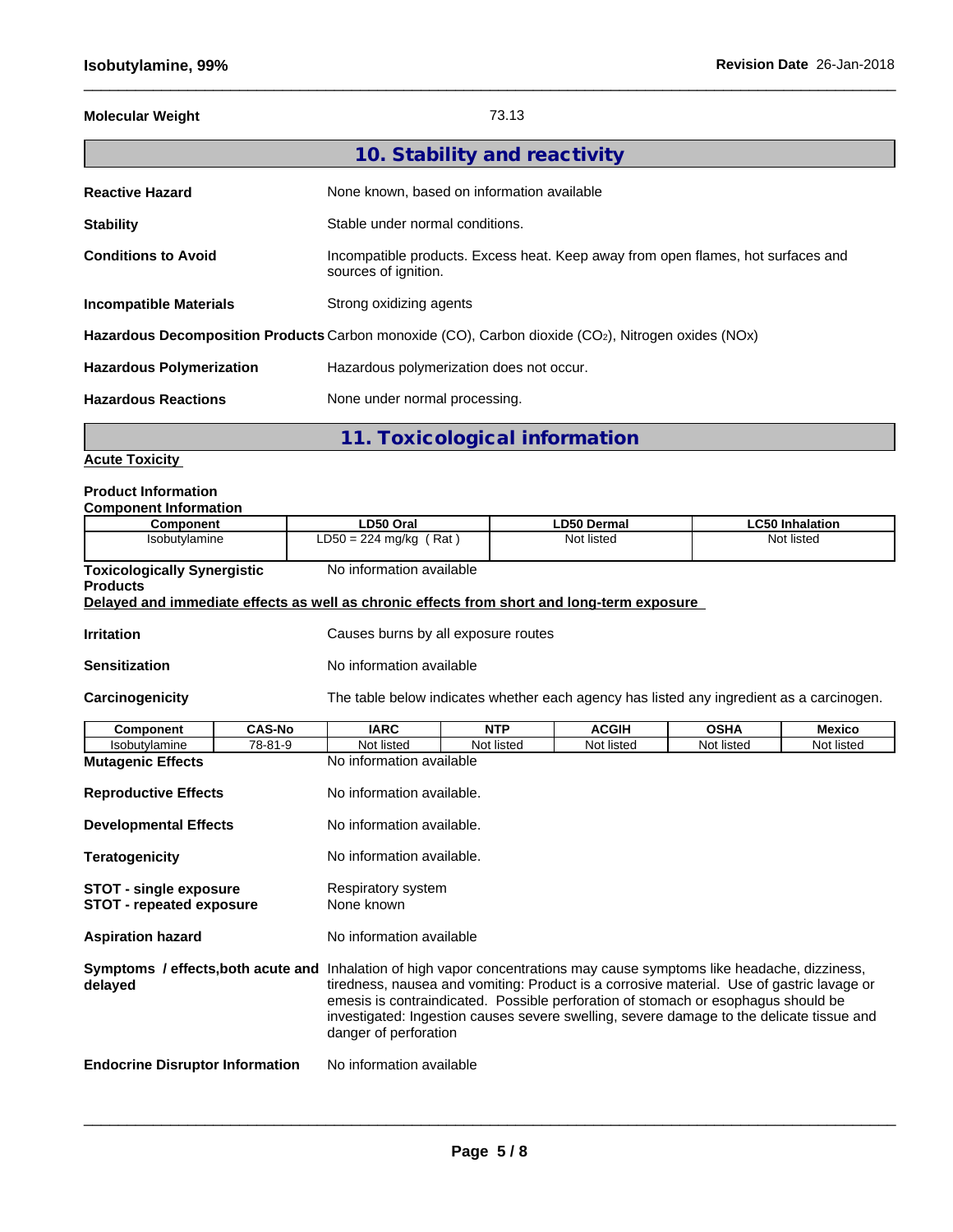**Other Adverse Effects** The toxicological properties have not been fully investigated.

 $\_$  ,  $\_$  ,  $\_$  ,  $\_$  ,  $\_$  ,  $\_$  ,  $\_$  ,  $\_$  ,  $\_$  ,  $\_$  ,  $\_$  ,  $\_$  ,  $\_$  ,  $\_$  ,  $\_$  ,  $\_$  ,  $\_$  ,  $\_$  ,  $\_$  ,  $\_$  ,  $\_$  ,  $\_$  ,  $\_$  ,  $\_$  ,  $\_$  ,  $\_$  ,  $\_$  ,  $\_$  ,  $\_$  ,  $\_$  ,  $\_$  ,  $\_$  ,  $\_$  ,  $\_$  ,  $\_$  ,  $\_$  ,  $\_$  ,

**12. Ecological information**

#### **Ecotoxicity**

Do not empty into drains. .

| <b>Component</b>                     | <b>Freshwater Algae</b>   | <b>Freshwater Fish</b>                                                                                                                                                        | <b>Microtox</b> | <b>Water Flea</b> |  |  |  |  |
|--------------------------------------|---------------------------|-------------------------------------------------------------------------------------------------------------------------------------------------------------------------------|-----------------|-------------------|--|--|--|--|
| Isobutylamine                        | Not listed                | Leuciscus idus: LC50: >500                                                                                                                                                    | Not listed      | Not listed        |  |  |  |  |
|                                      | mg/L/48h                  |                                                                                                                                                                               |                 |                   |  |  |  |  |
| <b>Persistence and Degradability</b> |                           | Persistence is unlikely based on information available.                                                                                                                       |                 |                   |  |  |  |  |
| <b>Bioaccumulation/Accumulation</b>  | No information available. |                                                                                                                                                                               |                 |                   |  |  |  |  |
| <b>Mobility</b>                      |                           | Will likely be mobile in the environment due to its volatility.                                                                                                               |                 |                   |  |  |  |  |
|                                      | <b>Component</b>          |                                                                                                                                                                               | log Pow         |                   |  |  |  |  |
|                                      | Isobutylamine             |                                                                                                                                                                               | 0.73            |                   |  |  |  |  |
|                                      |                           |                                                                                                                                                                               |                 |                   |  |  |  |  |
|                                      |                           | 13. Disposal considerations                                                                                                                                                   |                 |                   |  |  |  |  |
| <b>Waste Disposal Methods</b>        |                           | Chemical waste generators must determine whether a discarded chemical is classified as a<br>hazardous waste. Chemical waste generators must also consult local, regional, and |                 |                   |  |  |  |  |
|                                      |                           | national hazardous waste regulations to ensure complete and accurate classification.                                                                                          |                 |                   |  |  |  |  |
|                                      |                           | 14. Transport information                                                                                                                                                     |                 |                   |  |  |  |  |
| <b>DOT</b>                           |                           |                                                                                                                                                                               |                 |                   |  |  |  |  |
| UN-No                                | <b>UN1214</b>             |                                                                                                                                                                               |                 |                   |  |  |  |  |
| <b>Proper Shipping Name</b>          | <b>ISOBUTYLAMINE</b>      |                                                                                                                                                                               |                 |                   |  |  |  |  |
| <b>Hazard Class</b>                  | 3                         |                                                                                                                                                                               |                 |                   |  |  |  |  |
| <b>Subsidiary Hazard Class</b>       | 8                         |                                                                                                                                                                               |                 |                   |  |  |  |  |
| <b>Packing Group</b>                 | $\mathsf{II}$             |                                                                                                                                                                               |                 |                   |  |  |  |  |
| <b>TDG</b>                           |                           |                                                                                                                                                                               |                 |                   |  |  |  |  |
| UN-No                                | <b>UN1214</b>             |                                                                                                                                                                               |                 |                   |  |  |  |  |
| <b>Proper Shipping Name</b>          | <b>ISOBUTYLAMINE</b>      |                                                                                                                                                                               |                 |                   |  |  |  |  |
| <b>Hazard Class</b>                  | 3                         |                                                                                                                                                                               |                 |                   |  |  |  |  |
| <b>Subsidiary Hazard Class</b>       | 8                         |                                                                                                                                                                               |                 |                   |  |  |  |  |

|  |  | 15. Regulatory information |
|--|--|----------------------------|
|--|--|----------------------------|

**All of the components in the product are on the following Inventory lists:** X = listed

UN1214<br>Isobutylamine

#### **International Inventories**

**Proper Shipping Name** 

**Packing Group** 

**Packing Group** 

**Hazard Class** 3 **Subsidiary Hazard Class** 8

**Proper Shipping Name** Is<br> **Hazard Class** 3 **Hazard Class** 3<br> **Subsidiary Hazard Class** 8 **Subsidiary Hazard Class** 8<br>**Packing Group** 11

**Packing Group Group Access II** 

**UN-No**<br> **Proper Shipping Name** 
<br> **ISODUTY ISODUTY** Isobutylamine

| <b>Component</b>     | <b>TSCA</b> | <b>DSI</b> | <b>NDSL</b> | <b>EINECS</b>                        | <b>ELINCS</b> | <b>NLP</b> | <b>PICCS</b> | <b>ENCS</b> | <b>AICS</b> | <b>IECSC</b> | <b>VECI</b><br>NEVL |
|----------------------|-------------|------------|-------------|--------------------------------------|---------------|------------|--------------|-------------|-------------|--------------|---------------------|
| <b>Isobutvlamine</b> |             |            |             | 4AE<br>$201 -$<br>. .<br>I 4:<br>⊿-ר |               |            |              |             |             |              |                     |
| Legend:              |             |            |             |                                      |               |            |              |             |             |              |                     |

**X - Listed**

**IATA**<br>UN-No

**IMDG/IMO**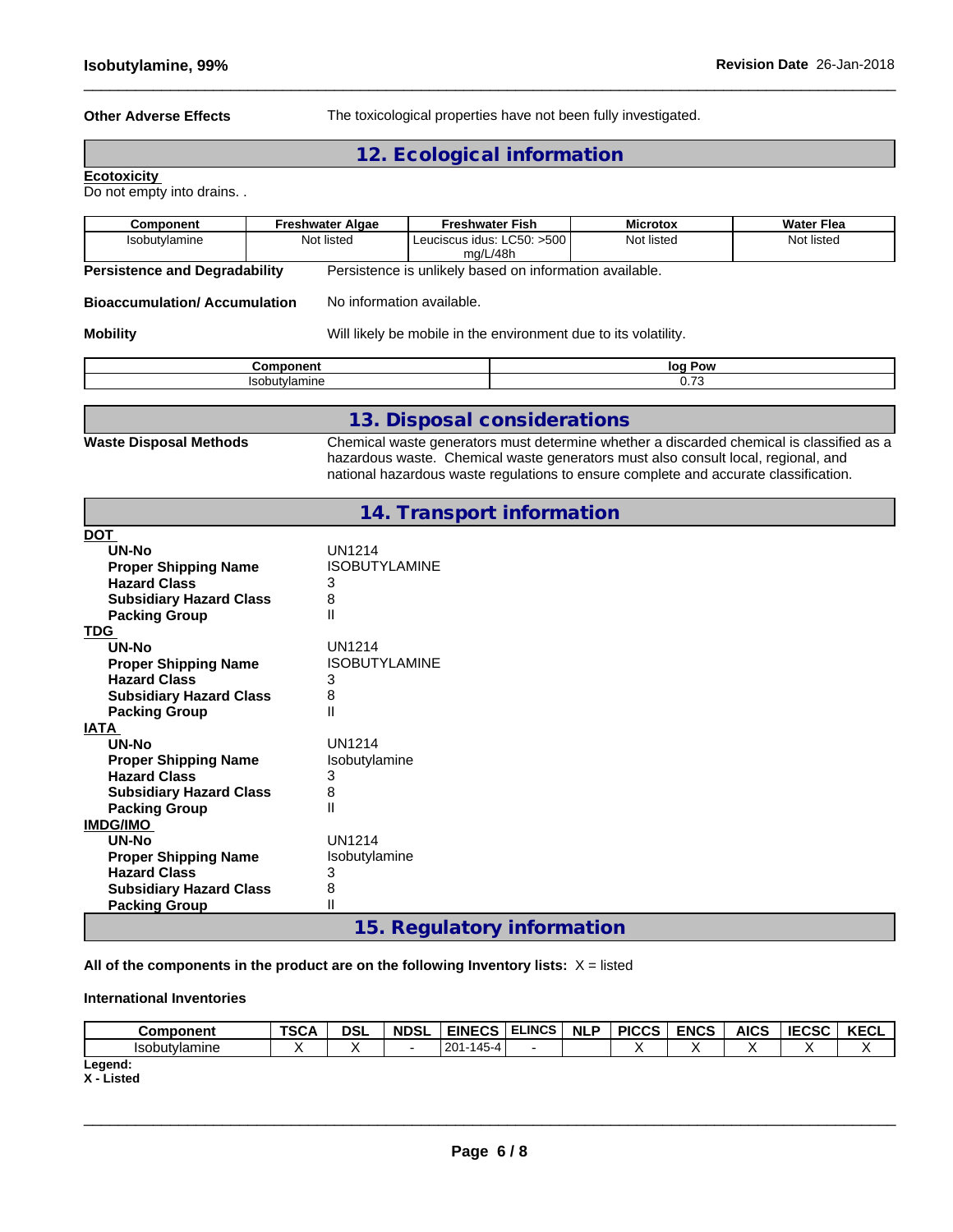**E - Indicates a substance that is the subject of a Section 5(e) Consent order under TSCA.**

**F - Indicates a substance that is the subject of a Section 5(f) Rule under TSCA.**

**N - Indicates a polymeric substance containing no free-radical initiator in its inventory name but is considered to cover the designated**

 $\_$  ,  $\_$  ,  $\_$  ,  $\_$  ,  $\_$  ,  $\_$  ,  $\_$  ,  $\_$  ,  $\_$  ,  $\_$  ,  $\_$  ,  $\_$  ,  $\_$  ,  $\_$  ,  $\_$  ,  $\_$  ,  $\_$  ,  $\_$  ,  $\_$  ,  $\_$  ,  $\_$  ,  $\_$  ,  $\_$  ,  $\_$  ,  $\_$  ,  $\_$  ,  $\_$  ,  $\_$  ,  $\_$  ,  $\_$  ,  $\_$  ,  $\_$  ,  $\_$  ,  $\_$  ,  $\_$  ,  $\_$  ,  $\_$  ,

**polymer made with any free-radical initiator regardless of the amount used.**

**P - Indicates a commenced PMN substance**

**R - Indicates a substance that is the subject of a Section 6 risk management rule under TSCA.**

**S - Indicates a substance that is identified in a proposed or final Significant New Use Rule**

**T - Indicates a substance that is the subject of a Section 4 test rule under TSCA.**

**XU - Indicates a substance exempt from reporting under the Inventory Update Rule, i.e. Partial Updating of the TSCA Inventory Data Base Production and Site Reports (40 CFR 710(B).**

**Y1 - Indicates an exempt polymer that has a number-average molecular weight of 1,000 or greater.**

**Y2 - Indicates an exempt polymer that is a polyester and is made only from reactants included in a specified list of low concern reactants that comprises one of the eligibility criteria for the exemption rule.**

**U.S. Federal Regulations**

| <b>TSCA 12(b)</b> | Not applicable |
|-------------------|----------------|
| <b>SARA 313</b>   | Not applicable |

**SARA 311/312 Hazard Categories** See section 2 for more information

#### **CWA** (Clean Water Act)

| Component            | CWA<br><b>Hazardous</b><br><b>Substances</b> | OMA<br>Reportable<br>Quantities | <b>CWA</b><br><b>Pollutants</b><br>™охіс | <b>CWA</b><br><b>Priority Pollutants</b> |
|----------------------|----------------------------------------------|---------------------------------|------------------------------------------|------------------------------------------|
| <b>Isobutvlamine</b> |                                              |                                 |                                          |                                          |

**Clean Air Act** Not applicable

**OSHA** Occupational Safety and Health Administration Not applicable

**CERCLA** This material, as supplied, contains one or more substances regulated as a hazardous substance under the Comprehensive Environmental Response Compensation and Liability Act (CERCLA) (40 CFR 302)

| .<br>⊸om                                               | DO-<br>zardous<br><b>Substances</b><br>rvs<br>пd. | FIBAD<br>۵۵۰.<br>--<br>__<br>$\sim$ $\sim$ |
|--------------------------------------------------------|---------------------------------------------------|--------------------------------------------|
| .<br>، ۱۹<br>anne                                      | '000 lb                                           |                                            |
| $\overline{\phantom{a}}$<br>- ---<br>$ -$<br>__<br>--- | $\sim$ $-$<br>$\overline{\phantom{0}}$<br>.       |                                            |

**California Proposition 65** This product does not contain any Proposition 65 chemicals

#### **U.S. State Right-to-Know**

#### **Regulations**

| $   -$<br>"                 | <b>Ahueatte</b><br>sacmusens<br>шаэ. | <b>New</b><br>Jersev | הכ<br>isvivania<br>- 600 - | <b>Illinois</b> | <b>Island</b><br>otote<br>ru |
|-----------------------------|--------------------------------------|----------------------|----------------------------|-----------------|------------------------------|
| 10c<br>$l$ $\alpha$ m<br>шњ |                                      |                      |                            |                 |                              |

### **U.S. Department of Transportation**

| Reportable Quantity (RQ):          |   |
|------------------------------------|---|
| <b>DOT Marine Pollutant</b>        | N |
| <b>DOT Severe Marine Pollutant</b> | N |

## **U.S. Department of Homeland Security**

This product does not contain any DHS chemicals.

#### **Other International Regulations**

**Mexico - Grade** Serious risk, Grade 3

## **16. Other information**

**Prepared By** Regulatory Affairs Thermo Fisher Scientific